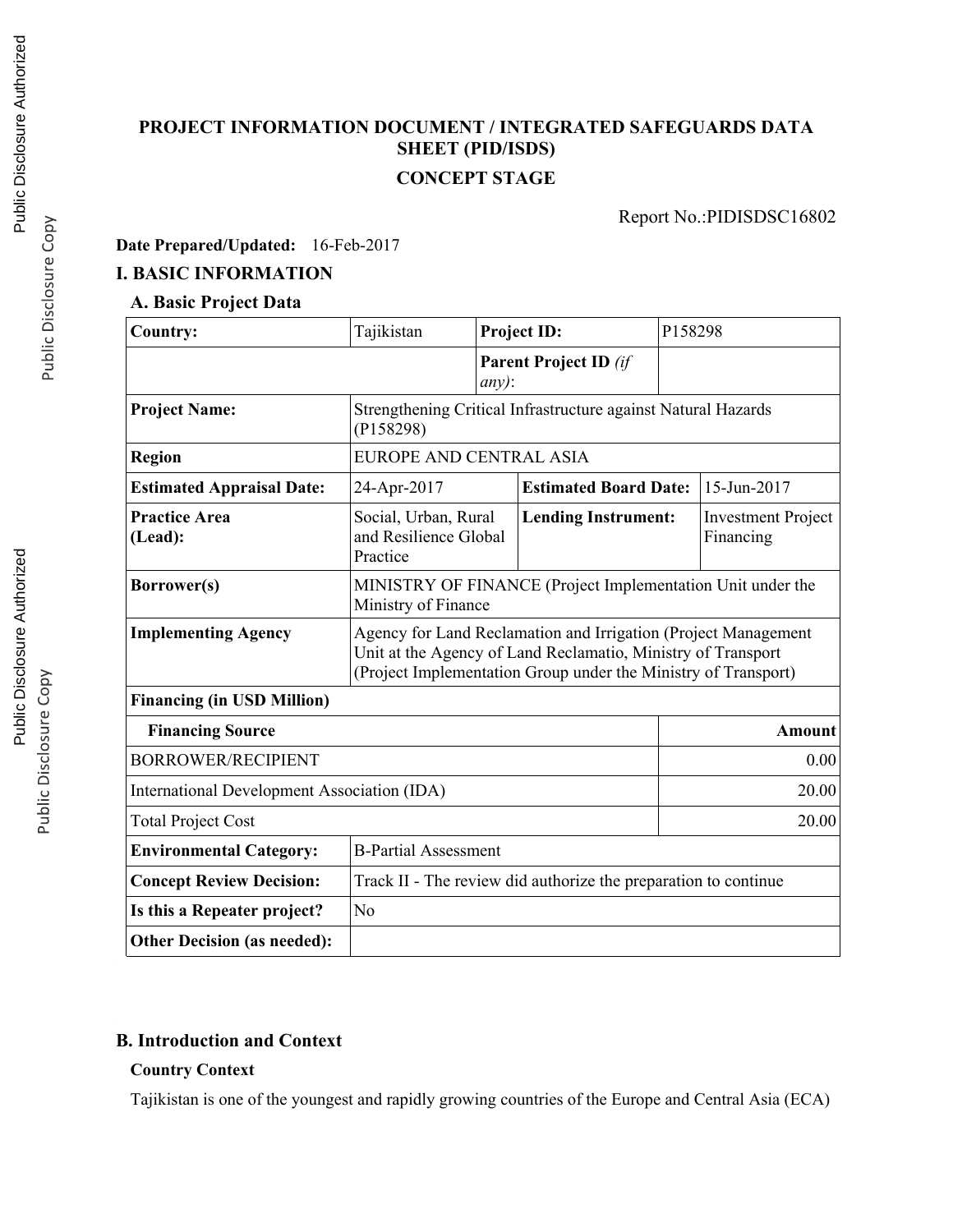region. With gross domestic produce (GDP) per capita of US\$ 1,114, Tajikistan is a lower middle income country with total population of 8.2 million and 27% of people living in urban areas . Currently Tajikistan GDP is the lowest among Central Asia countries, with the highest poverty rate estimated by the Government of Tajikistan (GoT) in 2015 as 32% of total population . While the fiscal deficit narrowed to 0.6% of GDP at the end of 2014, the World Bank study projects economic growth of Tajikistan to slow down to 3.2% in 2015, which is expected to significantly reduce pace of GoT efforts in poverty reduction .

Tajikistan has a total land area of 143,000 square kilometers, of which 93% is comprised of mountainous terrain which house thousands of glaciers and rivers, and only 7% of which is arable. High mountain ranges across its territory make communication among different parts of the country difficult, especially in the winter. Unlike its neighbors (e.g. Kazakhstan, Uzbekistan, Turkmenistan), Tajikistan has abundant water resources and holds vast hydropower potential, but its reserves of oil, gas, and other similar resources are relatively insignificant.

Tajikistan's unique terrain and geological and hydrological features make it prone to many natural hazards such as floods, earthquakes, landslides, mudflows, avalanches, droughts, and heavy snowfalls. Tajikistan is ranked as #1 among the most climate vulnerable countries in ECA. Between 1997 and 2011, losses related to disasters in Tajikistan exceeded US\$353 million , and have posed challenges to economic progress, social development and poverty reduction.

#### **Sectoral and Institutional Context**

The GoT recently start making steps in changing how the country addresses natural disasters - from an ex-post disaster response perspective to an ex-ante risk management approach. As for legal frameworks, In March, 2010, the GoT with support of UNDP has approved a National Disaster Risk Management Strategy for  $2010 - 2015$ . The strategy emphasized importance of disaster risk reduction and preparedness, and a need for establishing a sustainable foundation for effective prevention, mitigation, warning and response to possible disasters. Following the adoption of the strategy, the GoT has established a National Platform on Disaster Risk Reduction (NDRRP) in 2012, aimed above all to coordinate the efforts in disaster risk management (DRM). While these were important steps, the Project will seek further to improve the strategy to be aligned with the Sendai Framework for Disaster Risk Reduction and strengthen the DRM in the country.

As for institutional frameworks, formed under the GoT in 1994, the "Committee for Emergency Situations and Civil Defense" (CoES) is directly authorized and responsible for management of emergency situations due to natural and technogenic disasters. The "State Commission for Emergency Situations" (SCES) is a national multi-sectoral mechanism to coordinate plans for rehabilitation and reconstruction, and a key platform to engage in policy making in this area. As Chairman of the SCES, the President of Tajikistan is authorized to approve and implement policies; the Prime Minister, as the first deputy chairman of the SCES has the mandate to coordinate preparation and response in case of an emergency.

Despite the existence of a legal and institutional framework for DRM in Tajikistan, analysis of legislation reveals that there is no clear division of responsibilities amongst local executive structures, state bodies and relevant ministries and agencies. Furthermore, there are no standard countrywide procedures to undertake effective and uniform vulnerability and damage assessments; financing for disaster risk reduction for local governments is limited; the role of communities for disaster risk reduction is unclear; the designated responsibility of government entities for various types of hazard and risk maps is ambiguous; and, there is a lack of programs and strategies to ensure safety of schools and medical facilities against disasters.

Among other countries of the Central Asia region, Tajikistan has the lowest financial capacity to cope with adverse effects of disasters that significantly undermines possible efforts in DRM. For example, improvement in such areas as accuracy, coverage and digitalization of hazard information and maps requires major improvement as most of the data is old and outdated. Hydromet agency also needs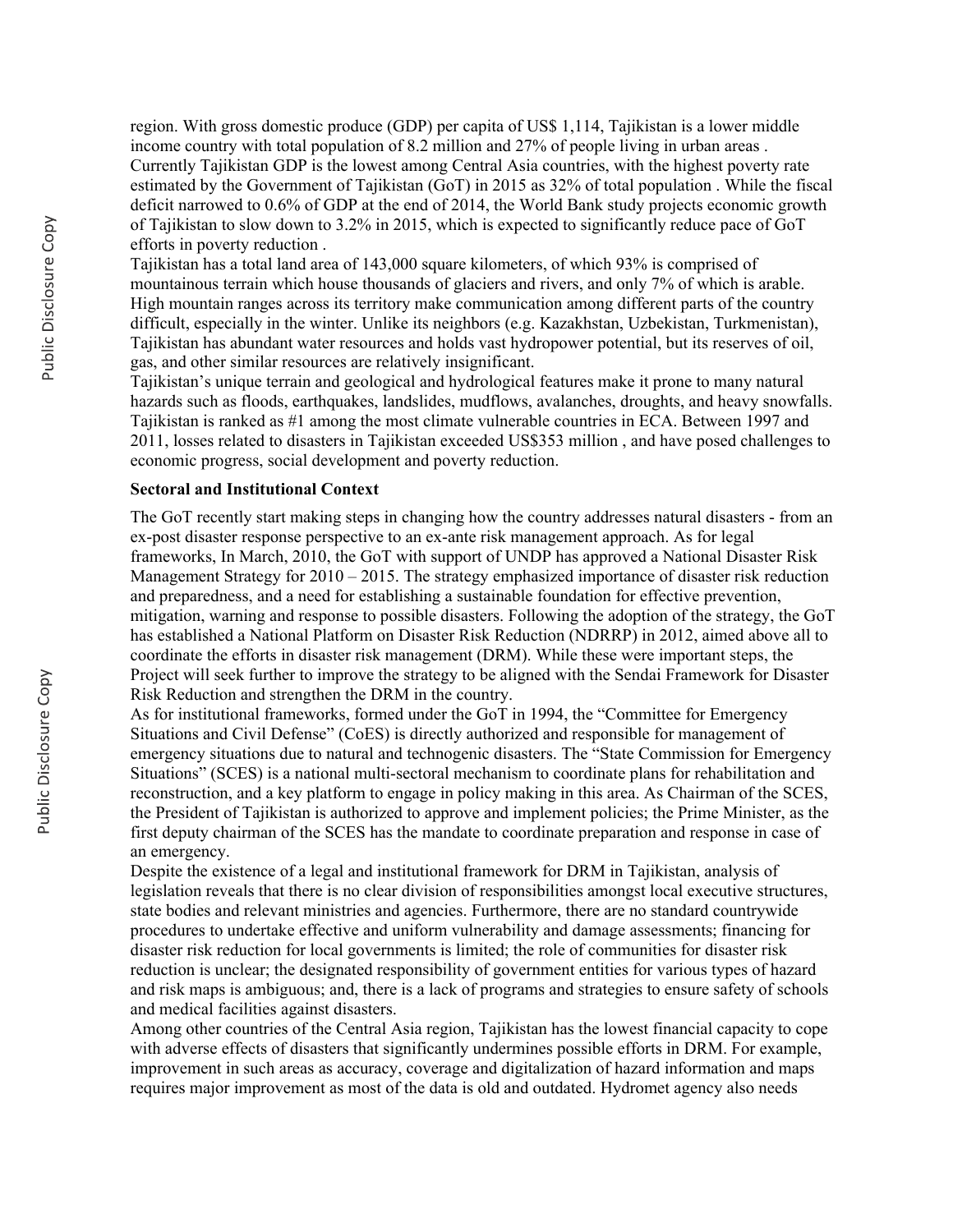particular attention and although currently it is under a focus of Bank's Central Asia Hydrometeorology Modernization project, Tajikistan is still behind among its Central Asia neighbors. Disaster risk reduction also lacks attention in the country, while, for instance, Uzbekistan has launched Safe Schools program with support of UNDP and Kyrgyztan has launched Safe School program that followed the nation-wide school safety assessment.

Until recent times the GoT was primarily concentrating its efforts in preparedness and response to natural hazards. In this regard, it advanced considerably with support of FOCUS and DIPECHO in improving disaster preparedness and response of communities and local institutions in Tajikistan. However, some works were done also in risk reduction that is envisaged as a priority in accordance with the National Strategy on Disaster Risk Management Strategy. For example, Slope Stabilization project supported by FOCUS has promoted successfully risk reduction measures in Tuscion village of Tajikistan using community-based approach. The proposed Project will draw upon the Bank's and other development partners' experience in community engagement by considering needs of and educating local population in the Project areas.

#### **Relationship to CAS/CPS/CPF**

In congruence with pillar two of the CPS on regional connectivity, the Project will support improvements to road and flood physical infrastructure, and be instrumental to minimize interruptions by poor road connectivity to facilitate trade, competitiveness of domestic products and the potential for economic diversification. The Project is also relevant to the CPS?s social inclusion pillar given its intent to adopt the ?building back better? approach for rehabilitating transport and flood protection infrastructure. This approach will underpin efforts to improve access to vulnerable populations in targeted areas, and limit potential damage to municipal infrastructure, such as schools, hospitals, and water supply systems due to flooding of the rivers.

#### **C. Proposed Development Objective(s)**

#### **Development Objective(s) (From PCN)**

The Project Development Objective is to enhance the resilience of critical infrastructure against natural hazards and to strengthen government capacity in disaster risk management.

#### **Key Results (From PCN)**

Progress towards achieving the development objectives will be measured through the following key performance indicators:

(a) Improved institutional and technical capacity for disaster risk management (this will be milestone indicators, including: fiscal risks from disasters are understood by Ministry of Finance (achieved by 20XX); hazard/risk information is shared with and used by key ministries and agencies for sectoral planning (achieved by 20XX); technical equipment is used by relevant ministries and agencies according to operational plans, etc.)

(b) Direct Project beneficiaries (number) (disaggregated by gender, or which bottom 40 percent); (c) Number of bridges reconstructed through disaster risk-informed designing and increased engineering standards; and,

(d) Number of flood protection infrastructure reconstructed through disaster risk-informed designing and increased engineering standards.

#### **D. Concept Description**

The proposed Project is envisioned to establish the foundation of the Government of Tajikistan?s longterm DRM program and is based on a high demand for support to overall DRM and rehabilitation of critical infrastructure in the country through a ?building back better? principle. The Project consists of the following four components: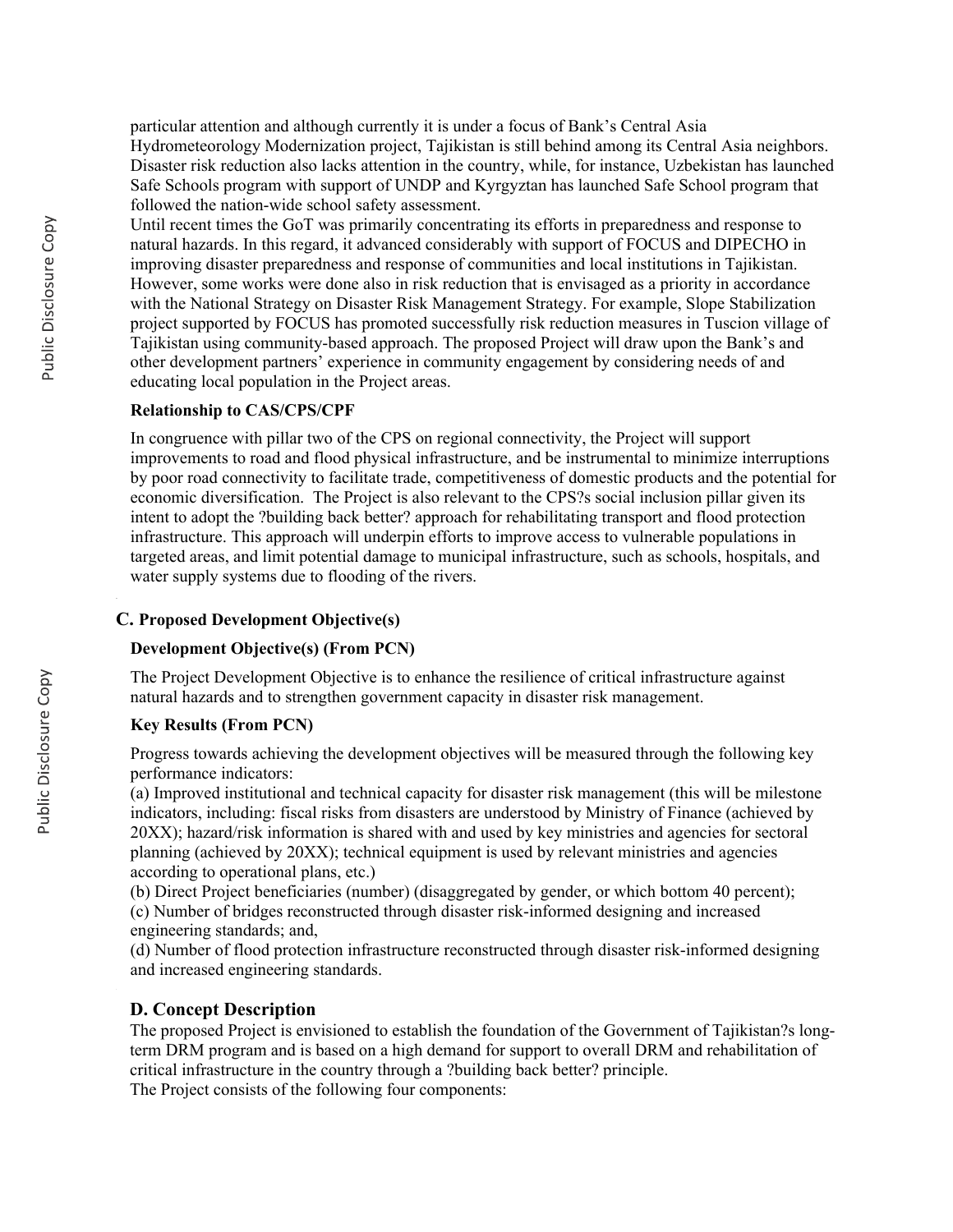Component 1: Strengthening of DRM capacity (Estimated Cost: US\$4 million). This component is intended to augment the government's capacity to implement the new National DRM Strategy and will draw upon financial support from GFDRR.

Sub-component 1.1. Strengthening DRM Institutions. The Project will support (i) improving vertical and horizontal inter institutional communication and coordination; and (ii) review of the National Disaster Risk Management Strategy to be aligned with Sendai Frameworks for Disaster Risk Reduction.

Sub-component 1.2. Improvement of DRM Information Systems . The Project will support capacity building of Information Analytic Center under the CoES, including: (i) establishing an inter-agency risk information system; (ii) training in use of databases, software and techniques on data collection and sharing; and, (iii) procurement of required software and equipment.

Sub-component 1.3. Improvement of Understanding of Risk . Activities to be financed under this subcomponent are: (i) seismic micromapping of the capital of Tajikistan - Dushanbe; (ii) hazard assessment of the project areas; and, (iii) feasibility studies for proposed capital works.

Sub-component 1.4. Enhancement of Response Capacities. The Project will finance (ii) capacity building of a Tajik rescue center CentroSpas, including provision of trainings for the rescue teams and procurement of a necessary equipment; and (ii) provision of required response equipment as for request of ALRI and MoT.

Component 2: Making critical infrastructure resilient against natural hazards (Estimated Cost: US\$15 million). This component will finance capital works and contingency planning for the transportation critical links for GBAO sites that were damaged during July 2015 and flood protection in Khatlon province. Capital works for the transportation critical links will include rehabilitation of a number of bridges, while capital works for the flood protection will include strengthening of river embankments. Sub-component 2.1. Rehabilitation of Infrastructure Critical Links (US\$ 7.5 million). The works to be financed under this component will consist of reconstruction or rehabilitation of bridges on the Recipient's Vanj-Yazgulyam, Vanji bolo, Chikhoh-Ravgada and Dushanbe-Kulyab-Khorog-Kulma (M41) routes. There will be no new locations. In cases where the new bridge will have to be constructed, the new bridge will replace the old one.

Sub-component 2.2 Rehabilitation of Flood Protection (US\$ 7.5 million). The Project will support strengthening of river embankments of the Tajik Vaksh river. This will entail the construction or rehabilitation of flood protection structures (dykes) located in Khalton province and following training of local communities on maintenance of the structures constructions.

Component 3: Contingent emergency response (Estimated Cost: US\$ 0). The objective of this component is to improve Tajikistan's capacity to better respond to disasters. Following an adverse natural or man-made event that causes a major disaster; the Government of Tajikistan may request the Bank to re-allocate project funds to this component to partially cover emergency response and recovery costs. This component could also be used to channel additional funds should they become available as a result of the emergency.

The emergency mechanism component would be implemented following the rapid response procedures governed by OP/BP 10.00, paragraph 13. Once triggered, OP/BP 10.00 facilitates rapid utilization of loan proceeds by minimizing the number of processing steps and modifying fiduciary and safeguard requirements so as to support rapid implementation.

Activities under this component may include rehabilitation and reconstruction activities including civil works.

Component 4: Project management (Estimated Cost: US\$ 1.2 million). This component will support incremental operating costs for the implementing agencies (the Ministry of Finance, the Ministry of Transport and Agency for Land Reclamation and Irrigation) for Project execution, including: overall Project administration and management; identification and prioritization of sub-projects; management of social and environmental safeguard issues; financial management; procurement; contract administration and supervision of construction, project reporting; and monitoring and evaluation.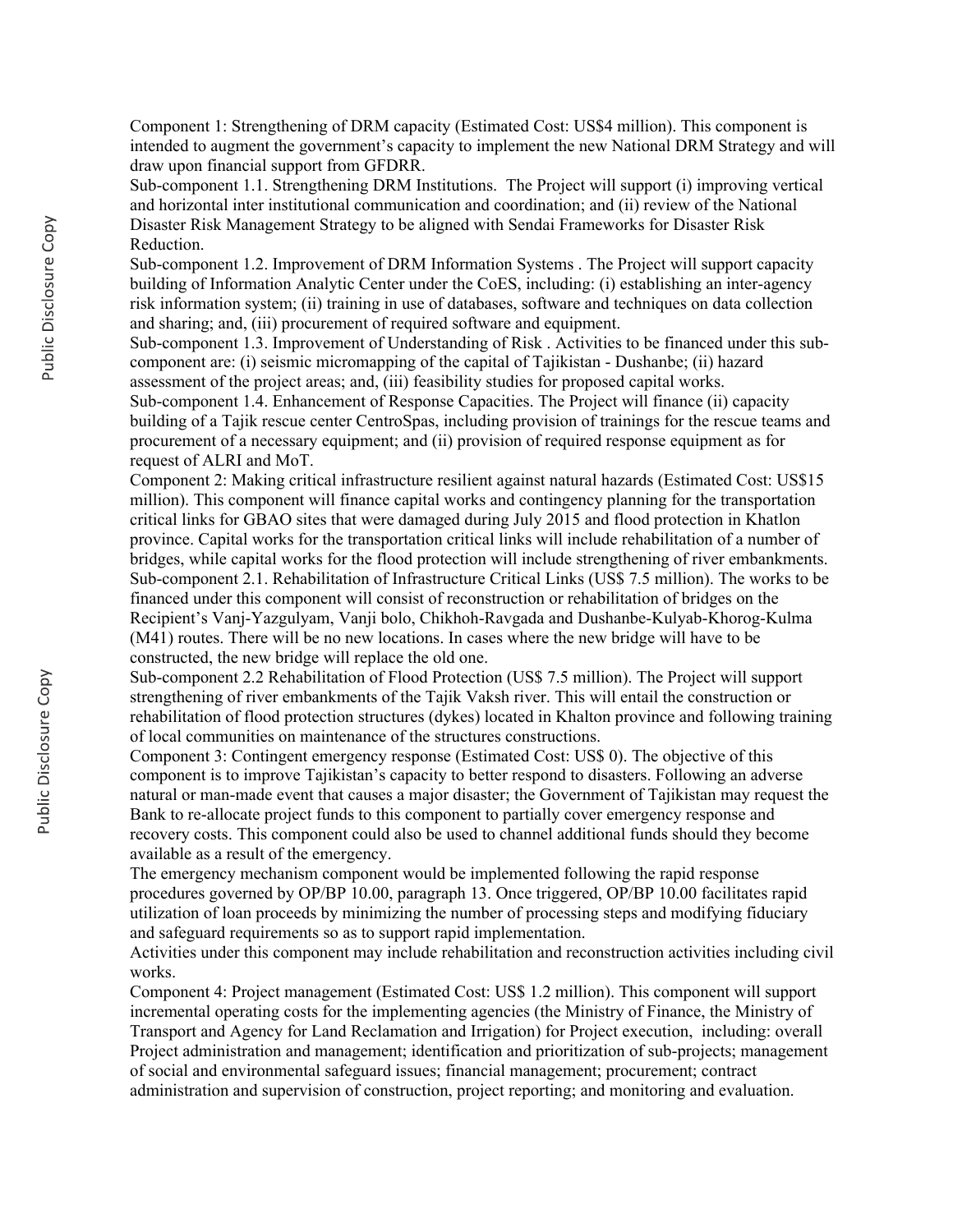#### **II. SAFEGUARDS**

## **A. Project location and Salient physical characteristics relevant to the safeguard analysis (if known)**

The project will be implemented at various locations in Tajikistan. Natural environment and human settlements including associated transport infrastructure and houses in many project locations were damaged by the natural events such as landslides and mudflows. Rehabilitation of bridges will be conducted on the Vanj-Yazgulyam, Vanji bolo, Chikhoh-Ravgada and Dushanbe-Kulyab-Khorog-Kulma (M41) routes. Rehabilitation of flood protection infrastructure will be conducted in Khatlon region along river Vakhsh.

#### **B. Borrowers Institutional Capacity for Safeguard Policies**

The PMUs at the Ministry of transport (MOT), Ministry of Finance (MOF) and the Agency for Land Reclamation and Irrigation (ALRI) were assessed for their operational capacity and strengths to address safeguards policy issues and ensure their compliance during project implementation. All three PMUs have different levels of experience of implementing the WB projects. The ALRI PMU appears to be most experienced in managing measures that ensure compliance with core requirements of adopted social and environmental documents. In particular, there is a close supervision and systematic monitoring and reporting of feedback received from the citizens through the GRM which is publicly known owing to community outreach and public awareness efforts undertaken in collaboration with local NGOs.

The PMU at the Ministry of Finance is well positioned to deal with project's financial management due to its relevant experience of working on a number of the WB implemented projects. It has hired experts on social issues to have an adequate in-house expertise in addressing related issues in affiliation with the ALRI and MOT PMUs. The newly hired experts are now respectively placed at the ALRI and the MOT as persons assigned to social safeguards. Both safeguards consultant will require continuous WB team's guidance, support and training to be able to adequately ensure compliance with social safeguards for the project interventions to have most socio-economic benefits and minimal potential negative social impacts. So, training on social safeguards both at the project preparation and implementation stage will be required.

Coordination of the Project implementation and financial management will be led by the Ministry of Finance (MoF), that will also execute components 1, 3, and 4. Component 2 will be implemented by the Ministry of Transport (MoT) for activities related to the transport network critical links and the Agency for Land Reclamation and Irrigation (ALRI) for those related to flood protection. Ministry of Finance has hired 2 experienced environmental consultants who have international experience. They will be responsible for the development and implementation of the Environmental Management Framework documents and site specific Environmental Management Plans, as well as disclosure of environmental information and consultations with local communities. These two consultants will work in close cooperation with the project design teams and the staff of the MoT and the ALRI. PMU staff at the ALRI has gained a implementing the World Bank environmental safeguards requirements. According to the latest ISR reports, the ongoing World Bank projects implemented by the same PMU were rated as highly satisfactory from the safeguards standpoint. The MoT safeguards capacity will be developed and supported by the environmental consultants hired by the MoF and the respective World Bank safeguards specialists by means of the on-the –job training and safeguards training sessions. These sessions will be organized either specifically for the project or available at the country level to the staff of the various PMUs in Tajikistan.

#### **C. Environmental and Social Safeguards Specialists on the Team**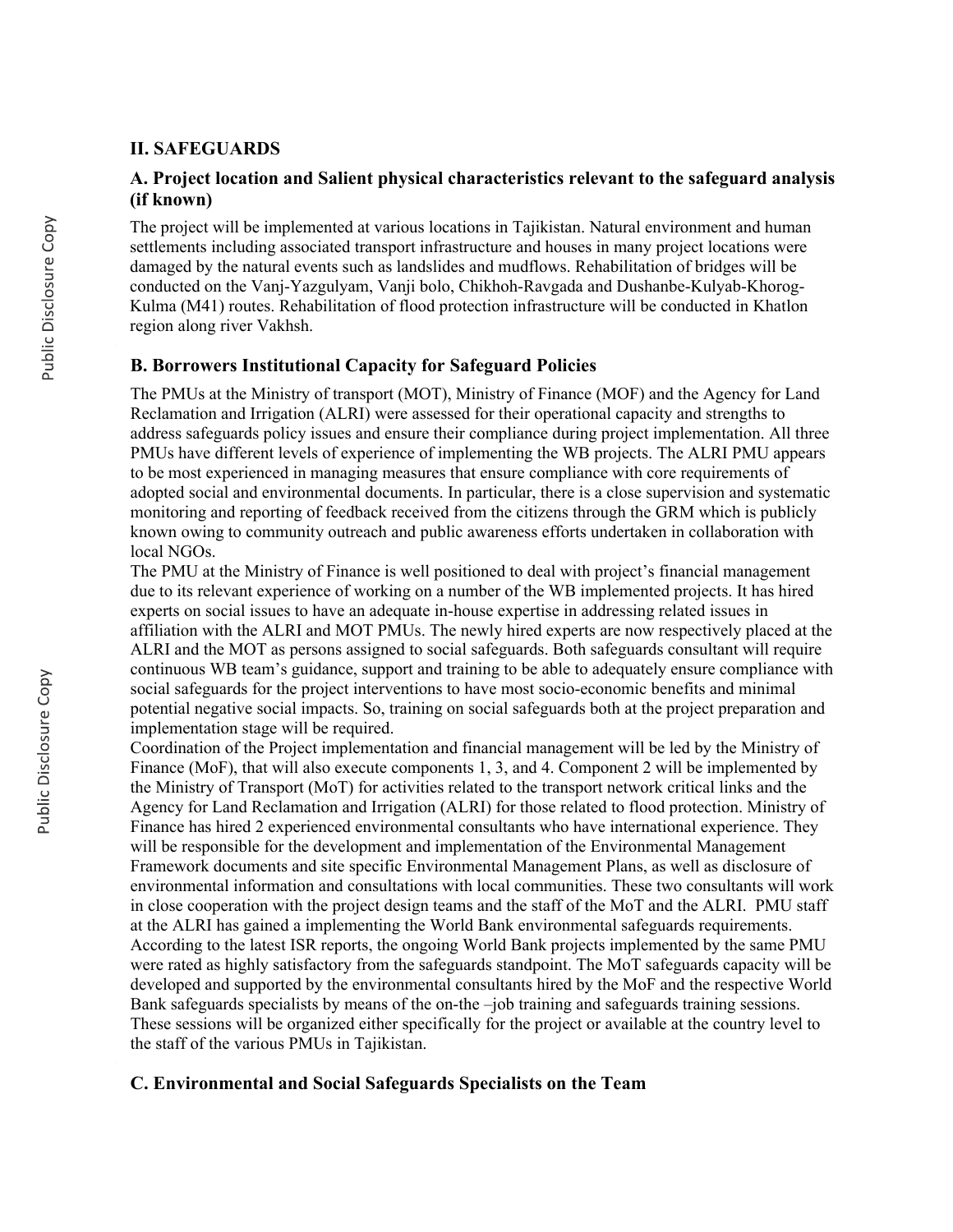Angela Nyawira KhaminwaGSU03

Rustam ArstanovGEN03

Svetlana K. SharipovaGSU03

# **D. POLICIES THAT MIGHT APPLY**

| <b>Safeguard Policies</b>              | <b>Triggered?</b> | <b>Explanation (Optional)</b>                                                                                                                                                                                                                                                                                                                                                                                                                                                                                                                                                                                                                                                                                                                                                                                                                                                                                                                                                                                                                                                                                                                                                                                                                                                                                                                                                                                                                                                                                                                                                                                                                                            |
|----------------------------------------|-------------------|--------------------------------------------------------------------------------------------------------------------------------------------------------------------------------------------------------------------------------------------------------------------------------------------------------------------------------------------------------------------------------------------------------------------------------------------------------------------------------------------------------------------------------------------------------------------------------------------------------------------------------------------------------------------------------------------------------------------------------------------------------------------------------------------------------------------------------------------------------------------------------------------------------------------------------------------------------------------------------------------------------------------------------------------------------------------------------------------------------------------------------------------------------------------------------------------------------------------------------------------------------------------------------------------------------------------------------------------------------------------------------------------------------------------------------------------------------------------------------------------------------------------------------------------------------------------------------------------------------------------------------------------------------------------------|
| Environmental Assessment OP/BP<br>4.01 | Yes               | Civil works under the Component 2 of the<br>project will include rehabilitation/<br>reconstruction of the bridges at already<br>existing bridge sites, reinforcement of the<br>riverbanksand flood protection structures and<br>clean up operations in the streambeds filled<br>with mudflow material. . Such activities might<br>generate adverse environmental impacts such<br>as water and air pollution, noise, soil erosion,<br>dumping of excavated rock material,<br>occupational hazards and other. Therefore, OP<br>4.01 Environmental Assessment will be<br>triggered. However, adverse environmental<br>impact of such activities is expected to be<br>minor and limited to the preparation and<br>construction phases. All associated risks can<br>be managed with appropriate environmental<br>management plans. Overall environmental<br>impact of such activities is expected to be<br>positive due to restitution of the streambeds<br>and better protection of the riverbanks from<br>erosion.<br>Civil works in case of emergency could<br>include demolition, removal, repair or<br>reconstruction of damaged public<br>infrastructure, clearing of debris, or other<br>activities which could have potential negative<br>impacts if not mitigated, and would therefore<br>fall into Category B. These activities will be a<br>subject to an expedited review by safeguards<br>specialists to determine if they are eligible<br>under the safeguard policies and to exclude<br>certain activities if the environmental or social<br>impacts are significant, or to include<br>appropriate mitigation measures for a<br>proposed activity if feasible. |
| Natural Habitats OP/BP 4.04            | N <sub>o</sub>    | The Project will focus on existing<br>infrastructure (bridges and flood protection<br>structures). Some minor short term impact<br>such as increased siltation during the<br>construction works may be expected.<br>However, such impacts will be regulated via                                                                                                                                                                                                                                                                                                                                                                                                                                                                                                                                                                                                                                                                                                                                                                                                                                                                                                                                                                                                                                                                                                                                                                                                                                                                                                                                                                                                          |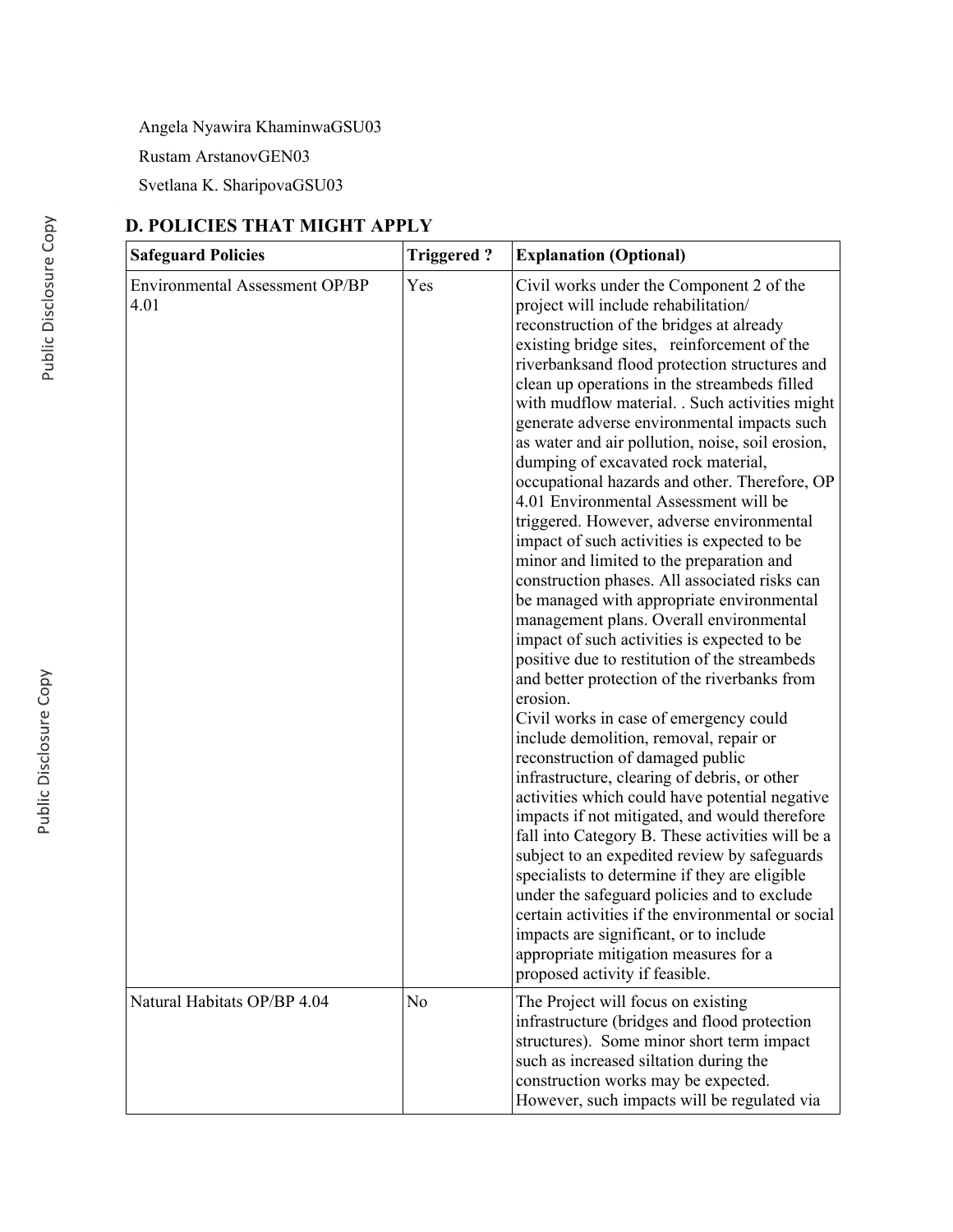|                                                   |                | proper mitigation measures included in the<br>EMPs. In addition, EIA and EMF studies<br>prepared prior to appraisal will contain<br>detailed description of the sensitive speices<br>and habitats near the project sites                                                                                                                                                                                                                                                                                                                                                                                                                                                                                                                                                                                                                                                                                                                                                                                                |
|---------------------------------------------------|----------------|-------------------------------------------------------------------------------------------------------------------------------------------------------------------------------------------------------------------------------------------------------------------------------------------------------------------------------------------------------------------------------------------------------------------------------------------------------------------------------------------------------------------------------------------------------------------------------------------------------------------------------------------------------------------------------------------------------------------------------------------------------------------------------------------------------------------------------------------------------------------------------------------------------------------------------------------------------------------------------------------------------------------------|
| Forests OP/BP 4.36                                | N <sub>0</sub> |                                                                                                                                                                                                                                                                                                                                                                                                                                                                                                                                                                                                                                                                                                                                                                                                                                                                                                                                                                                                                         |
| Pest Management OP 4.09                           | N <sub>0</sub> |                                                                                                                                                                                                                                                                                                                                                                                                                                                                                                                                                                                                                                                                                                                                                                                                                                                                                                                                                                                                                         |
| Physical Cultural Resources OP/BP<br>4.11         | N <sub>o</sub> | No objects that could be defined as Physical<br>Cultural Resources were observed in the area.<br>EIA, EMF and ESMP documents will contain<br>provisions for chance finds.                                                                                                                                                                                                                                                                                                                                                                                                                                                                                                                                                                                                                                                                                                                                                                                                                                               |
| Indigenous Peoples OP/BP 4.10                     | N <sub>0</sub> | There are no indigenous people in Tajikistan.                                                                                                                                                                                                                                                                                                                                                                                                                                                                                                                                                                                                                                                                                                                                                                                                                                                                                                                                                                           |
| Involuntary Resettlement OP/BP 4.12               | Yes            | The project triggers OP 4.12. As a multi-<br>sectoral investment operation it may<br>potentially require land acquisition for sub-<br>projects under Component 2 for activities<br>related to the transport network critical links<br>and those related to flood protection The<br>specific design of these sub-projects will not<br>be known prior to appraisal therefore a<br>resettlement policy framework (RPF) will be<br>prepared to ensure policy consistency. Prior to<br>appraisal, the client will prepare and submit to<br>the Bank the RPF that conforms to this policy.<br>Impacts may include destruction of assets,<br>fences, trees and crops as well as demolition<br>and subsequent compensation for small<br>structures along the roads and other resilient<br>infrastructure. Site-specific resettlement action<br>plans (RAP) will be prepared following the<br>detailed design of sub-projects should they<br>require land acquisition. The RPF and RAPs<br>will be duly consulted and disclosed. |
| Safety of Dams OP/BP 4.37                         | Yes            | The project will not finance the rehabilitation/<br>reinforcement of dams. Also, the selected<br>project sites/ project regions will not depend<br>on the performance of the existing dams.                                                                                                                                                                                                                                                                                                                                                                                                                                                                                                                                                                                                                                                                                                                                                                                                                             |
| Projects on International Waterways<br>OP/BP 7.50 | Yes            | LEGEN has confirmed that the project is<br>granted an exception from the notification<br>requirements under the OP 7.50 since it will<br>be implemented in the "ongoing schemes,<br>involving additions or alterations that require<br>rehabilitation, construction, or other changes<br>that in the judgment of the Bank will not<br>adversely change the quality or quantity of<br>water flows to the other riparians; and will not<br>be adversely affected by the other riparians'                                                                                                                                                                                                                                                                                                                                                                                                                                                                                                                                  |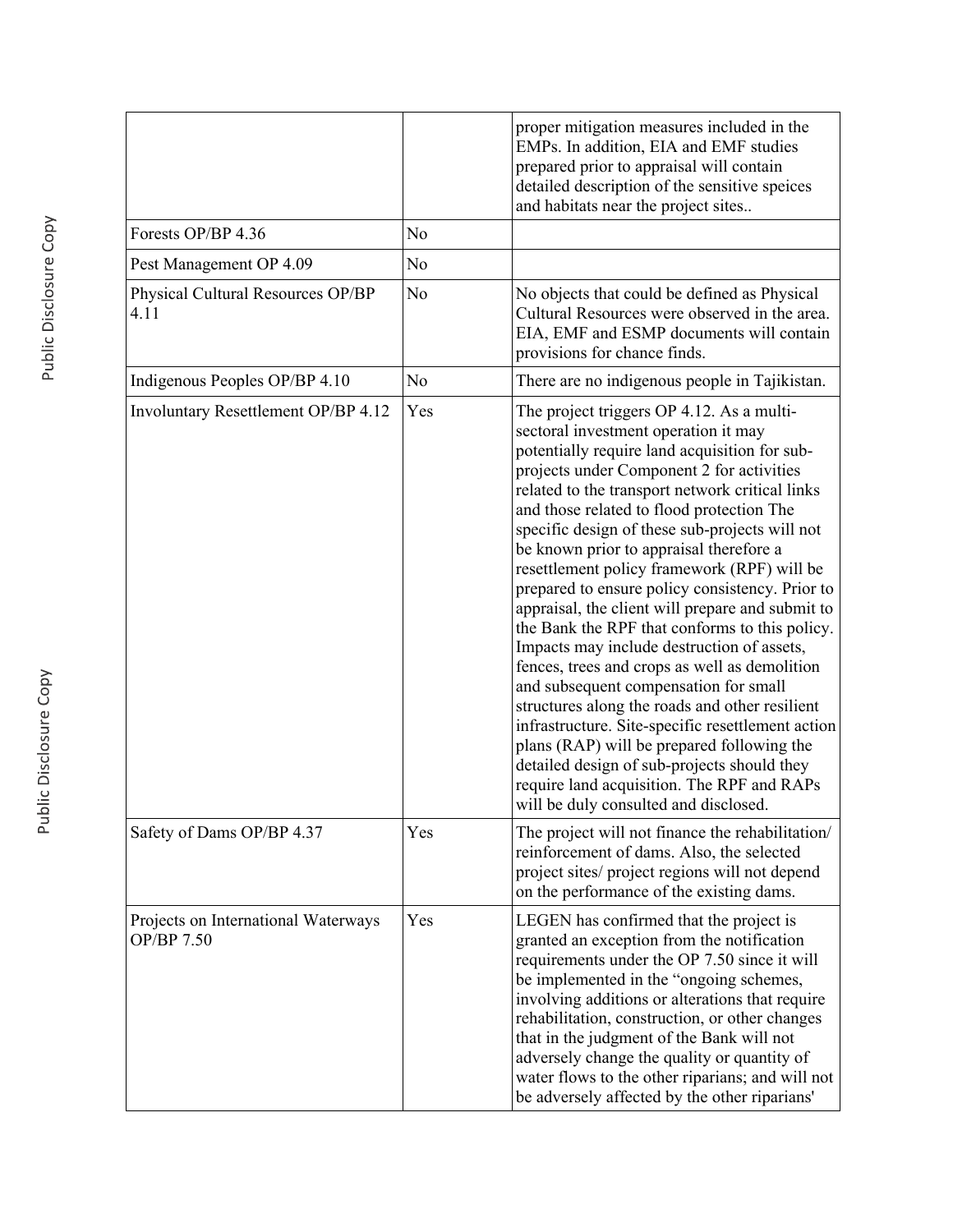|                                           |                | possible water use. The Memo will be sent out<br>by Feb 20, 2017 |
|-------------------------------------------|----------------|------------------------------------------------------------------|
| Projects in Disputed Areas OP/BP<br>17.60 | N <sub>0</sub> |                                                                  |

## **E. SAFEGUARD PREPARATION PLAN**

#### **1. Tentative target date for preparing the Appraisal Stage ISDS:**

15-Mar-2017

#### **Time frame for launching and completing the safeguard-related studies that may be needed. 2. The specific studies and their timing should be specified in the Appraisal-stage ISDS.**

In the Sub-component 2.1 the project site locations have already been defined. Therefore, the Borrower is preparing the site-specific ESIA studies and the site-specific ESMPs. After these studies are agreed with the World Bank, they will be disclosed on the web-site and hard copies will be provided to the local stakeholders. The Borrower will conduct public consultation meetings in the villages that are closest to the construction sites.

In the Sub-component 2.2 the exact locations of the civil works will not be defined by the time of the Project Appraisal. The Borrower is preparing an Environmental and Social Management Framework document that will describe 1) potential impacts on the environment and generic mitigation measures; 2) the eligible list of activities and the screening procedure for the proposed rehabilitation works; 3) guidelines for the preparation of the site- specific ESIAs and ESMPs; 4) Institutional arrangements for the implementation of the ESMF requirements.

The ESMF will describe a procedure for expedited environmental screening if the Contingent emergency response component is activated. The activities eligible for funding under this component will only be limited to safeguards Category B, i.e. those that do not entail any significant environmental impact. The funding for these activities will only be provided after the environmental and social screening is complete and cleared by the World Bank safeguards specialists.

Following the World Bank's clearance, The ESMF will be publically disclosed in Dushanbe and the public consultation meeting will be conducted.

The borrower has prepared a Social Assessment of potential project areas. The findings of the SA will feed into the RPF and the ESMPs, which are now under preparation. The RPF is being prepared by the MOT PMU with support from an international consultant in coordination with the WB team; the final draft is expected to be submitted by the start of the appraisal mission February-March 2017. Upon completion of the final design with exact locations for civil works defined, the site specific RAPs would be prepared if needed.

## **III. Contact point**

## **World Bank**

Contact:Jose C. Joaquin Toro Landivar Title:Senior Disaster Risk Managemen Contact:Bobojon Yatimov Title:Sr Agricultural Spec. Contact:Ko Takeuchi Title:Senior Disaster Risk Managemen

## **Borrower/Client/Recipient**